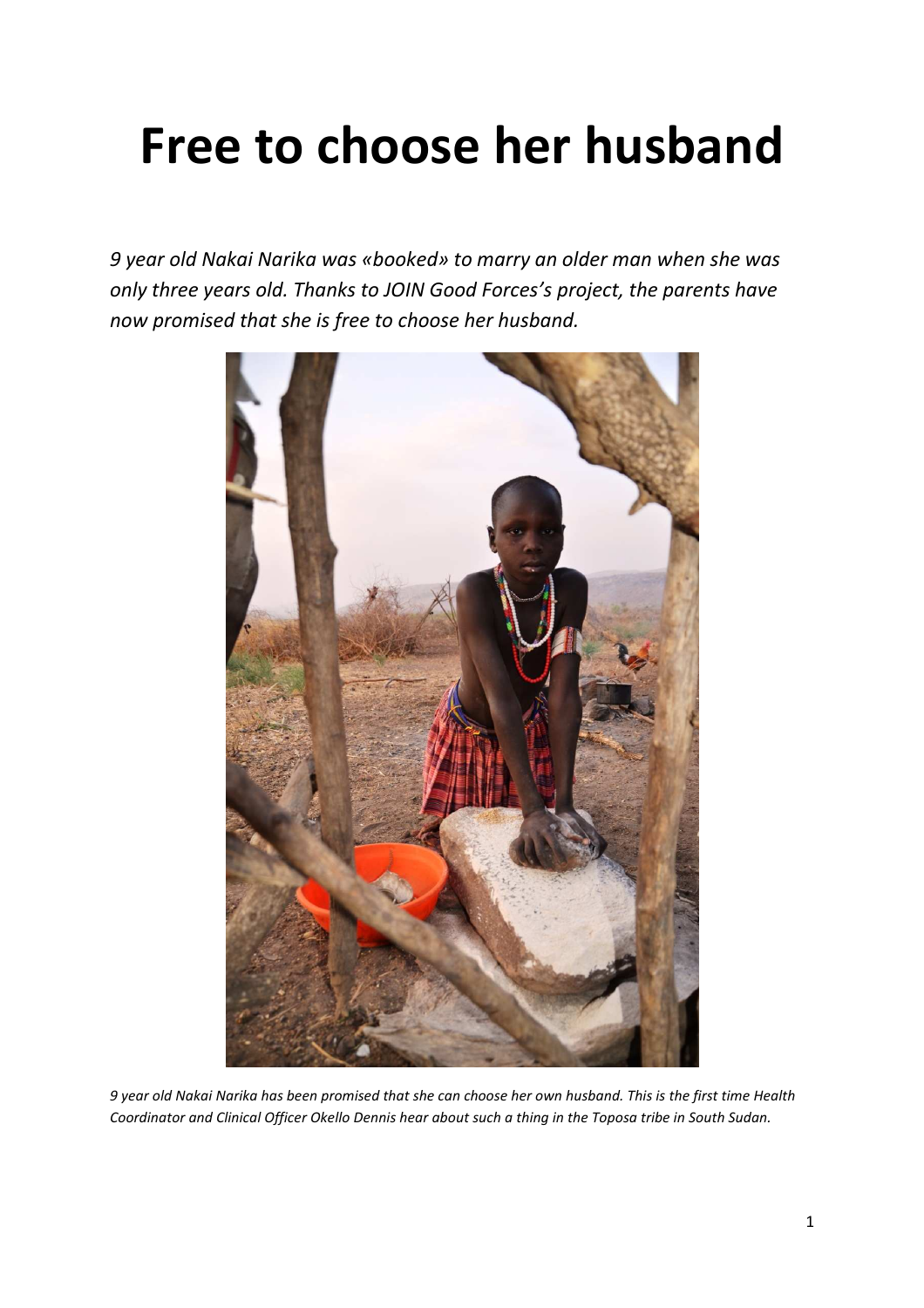#### **Text and photo: Miriam Hagen**

Nakai Narika knew her destiny very early. When she was only three years old, she was "booked" to marry a friend of her family. The Toposa tribe in South Sudan are pastoralists, and women are traded for cows. The family usually receives 30 to 60 cows for a young girl, and in many cases they are given to quite old chiefs, who have many cows and wives. The girls are down to 11 years old when they are sent for marriages. They have no saying in it. If they refuse to be with the man physically, the women in the village will hold them down so the man can do what he wishes with the girl. Women are whipped with the same whip used on cows. If they run back to their family of origin, they also get beaten because the family has already received cows as payment for the marriage.

### **Chooses for herself**

Nakai Narika was going to be one of these women, but thanks to JOIN Good Forces's project in the Holy Trinity Peace village in Kuron, her life has been changed. Her father is a chief, and he was among 17 men who received training in June last year. The training aims to show the physical and psychological harm early age marriages create. When we met Nakai Narika in her village this week, she was graining sorghum flour. She was carrying herself proudly, and big colourful jewelleries of plastic pearls showed that she is a young Toposa woman. Her parents have told her that she can marry whoever she wants, and she is very relieved.

"I was not happy that I was going to marry an older man. I am glad that I can choose for myself. If they try to force me now, I will refuse," she said.



*Grandmother Nakale Napeyok and 9 year old Nakai Narika agree that it is best for a woman to choose her own spouse. That is a very unusual point of view in the Toposa culture in South Sudan.*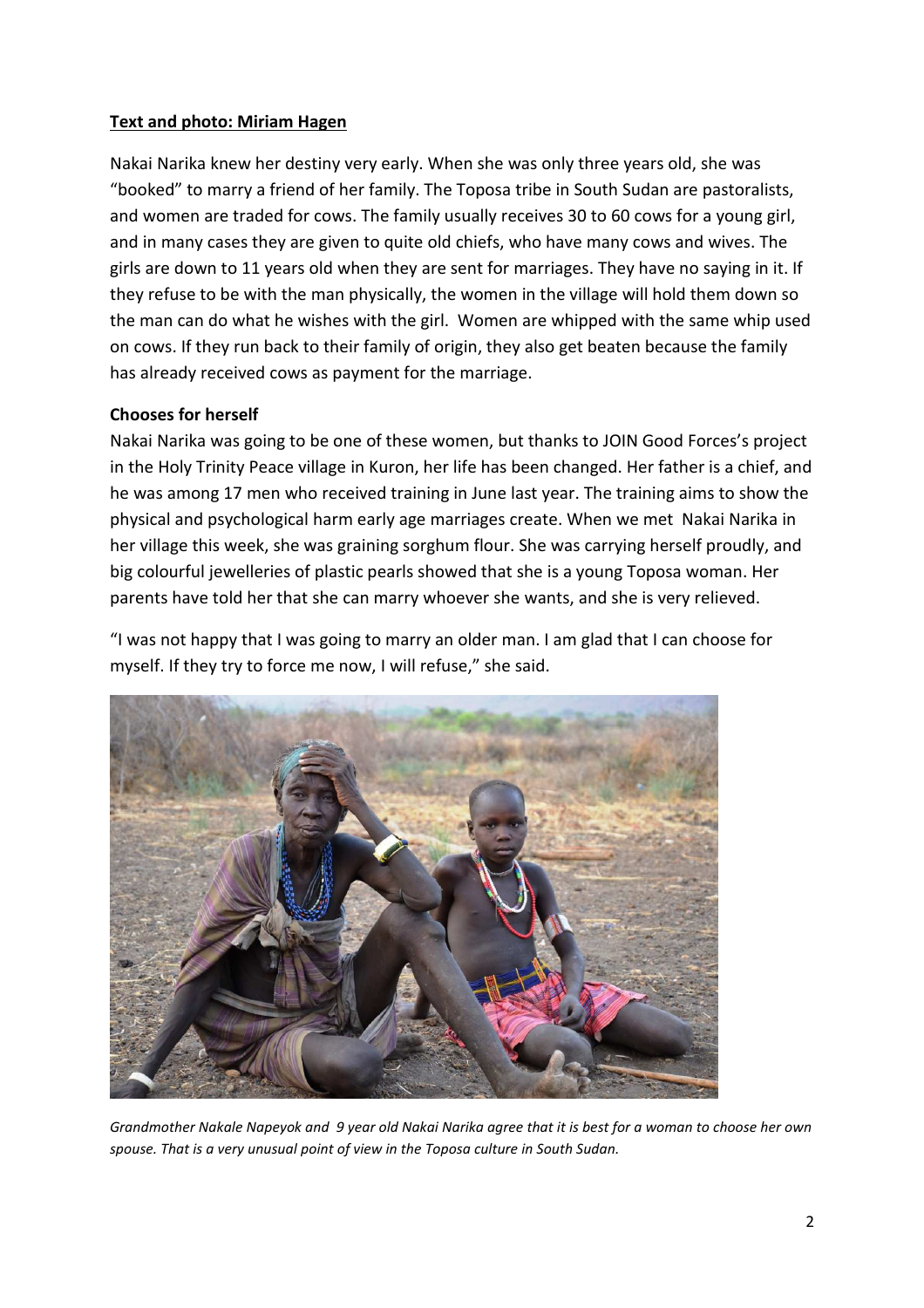#### **Bad tradition**

The face of her grandmother is mild and her eye contact is direct. She told that men can book babies.

"If the mother is a good person, they assume that the daughter will be at least as good. Therefore they want to make sure that they will marry her," she explained.

"How do you feel about booking a little child for marriage?"

"It is not good. A child should grow up in her own family first. This has been the tradition here, but now we have realised that it is not good," Grandmother Nakala Napeyok said.

She uses her arms actively – she points in different directions and then up to the sky.

"Several children have died from us because of marriage in young age. They are not strong enough to be wives. This is the way it has been," she said. She pointed at her grandchild.

"When she is older, she shall choose her own husband. If anyone suggest for marriage, he must talk to her. We will let her choose, we will ask her opinion," she stated.



*Health Coordinator and Clinical Officer Okello Dennis is happy that Nakai Narika gets to choose her own spouse. It is the first time he hears about this in the Kuron area, and he hopes that the JOIN Good Forces project will continue the three planned years so one can see lasting results in many families.*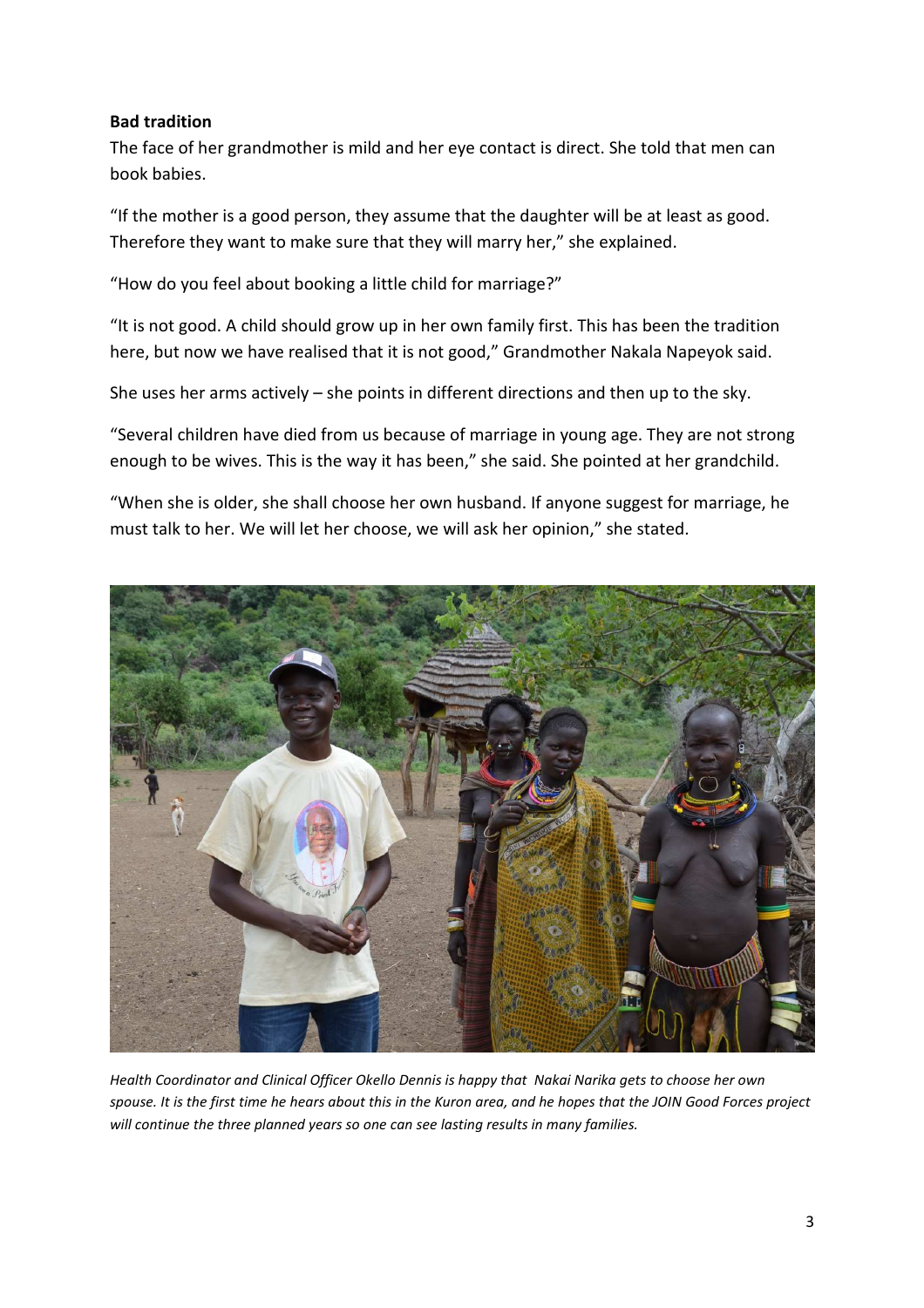#### **Girls are whipped**

Health Coordinator Okello Dennis, who leads JOIN Good Forces's project in Kuron, tells that this story is very unique.

"It is the first time I hear about that a girl can choose her own spouse in this area," he said.

Since the project started in June last year, the clinic has counselled 285 couples for domestic violence. 31 victims of rape have received help, and 51 cases of forced marriages have been counselled. 298 patients have received medical treatment after domestic violence.

"What types of violence do you see?"

"Whipping. Girls and women are whipped when they do not obey the orders of the men."

"Are they always whipped or are there other kinds of domestic violence?"

"No, they are whipped."

"Do you see many physical injuries after rape?"

"Yes, it is also there."

Altogether 373 patients have received medical treatment and psycho social treatment after violence since the project started.



*12 year old Napoche Lochim Paolim was brought home from a forced marriage with an older man after her parents received training through JOIN Good Forces's project in June last year.* 

#### **Taken home**

The life of 12 year old Napoche Lochim Paolim has also changed through JOIN's project. She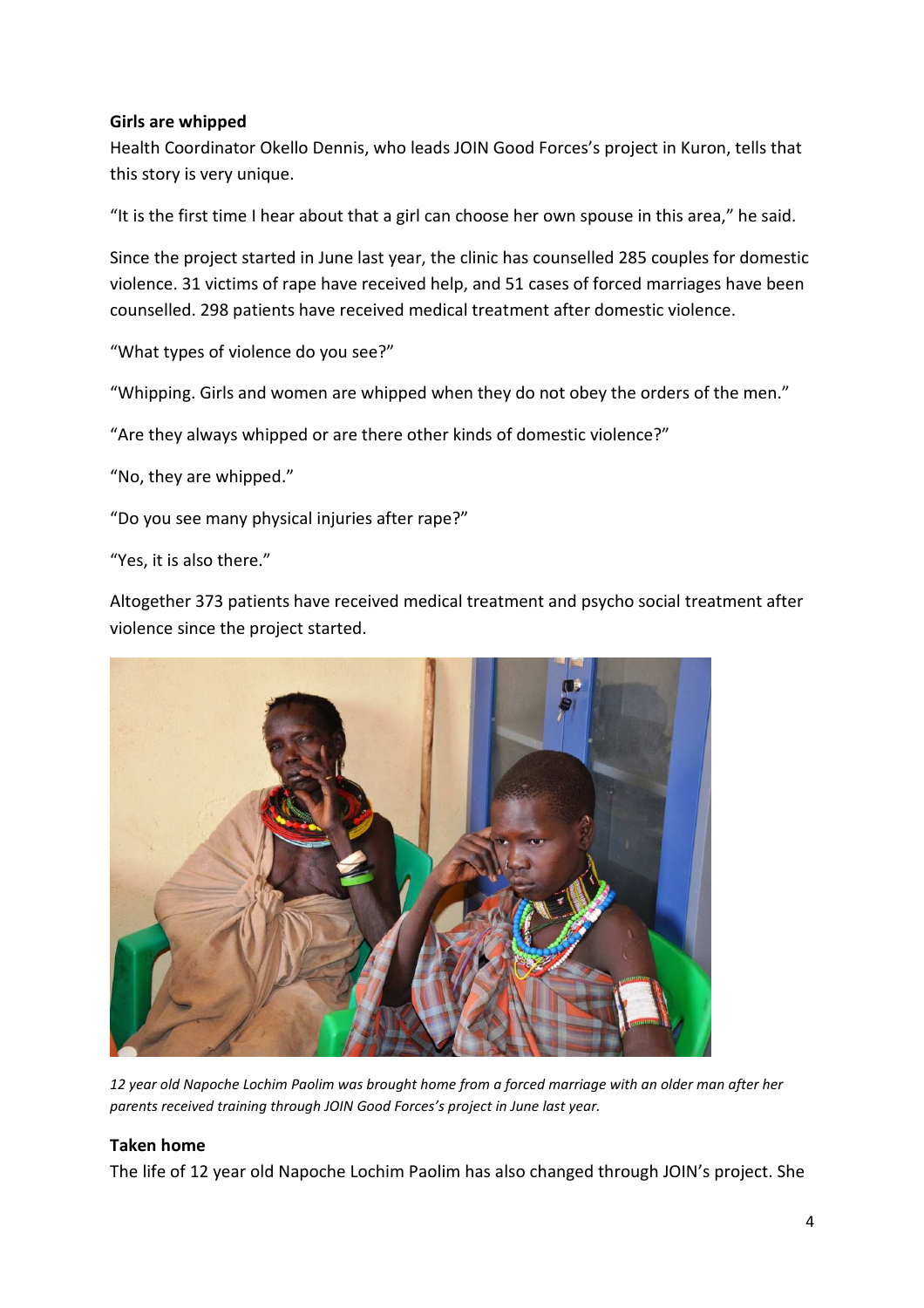was sent for marriage with an older man when she was 11 years old. Her father is a chief, and he was one of the 17 men who received training. Her mother is one of 6 women who are educated as councillors. After the training they realised that it was wrong to send such a young girl for marriage. They went and brought her back to their home.

"She had been with the man for only one month and we had not received the cows yet. We realised that it was not good to send such a young girl, so we brought her home," said the father, Polino Lochim.

"How long will you wait before you send her for marriage?"

"We will give her for marriage when she is that old," the father said and pointed at a 24 year old nurse. He added on saying.

"We will not give her to the same man, he is too lazy. He did not care enough to bring her to the clinic when she was sick. We had to go and help her ourselves," the father said.

## **Older than her father**

We turned to 12 year old Napoche and asked how she felt about being sent for marriage at such a young age. She looked down and mumbled, while her foot was playing with the foot of the table. She said that there was a problem with the husband, but she refused to say more. The mother took over and talked.

"She did not get enough food, and the co wives did not behave well towards her. She was the youngest of five wives. He did not take her to the clinic when she was sick," she explained.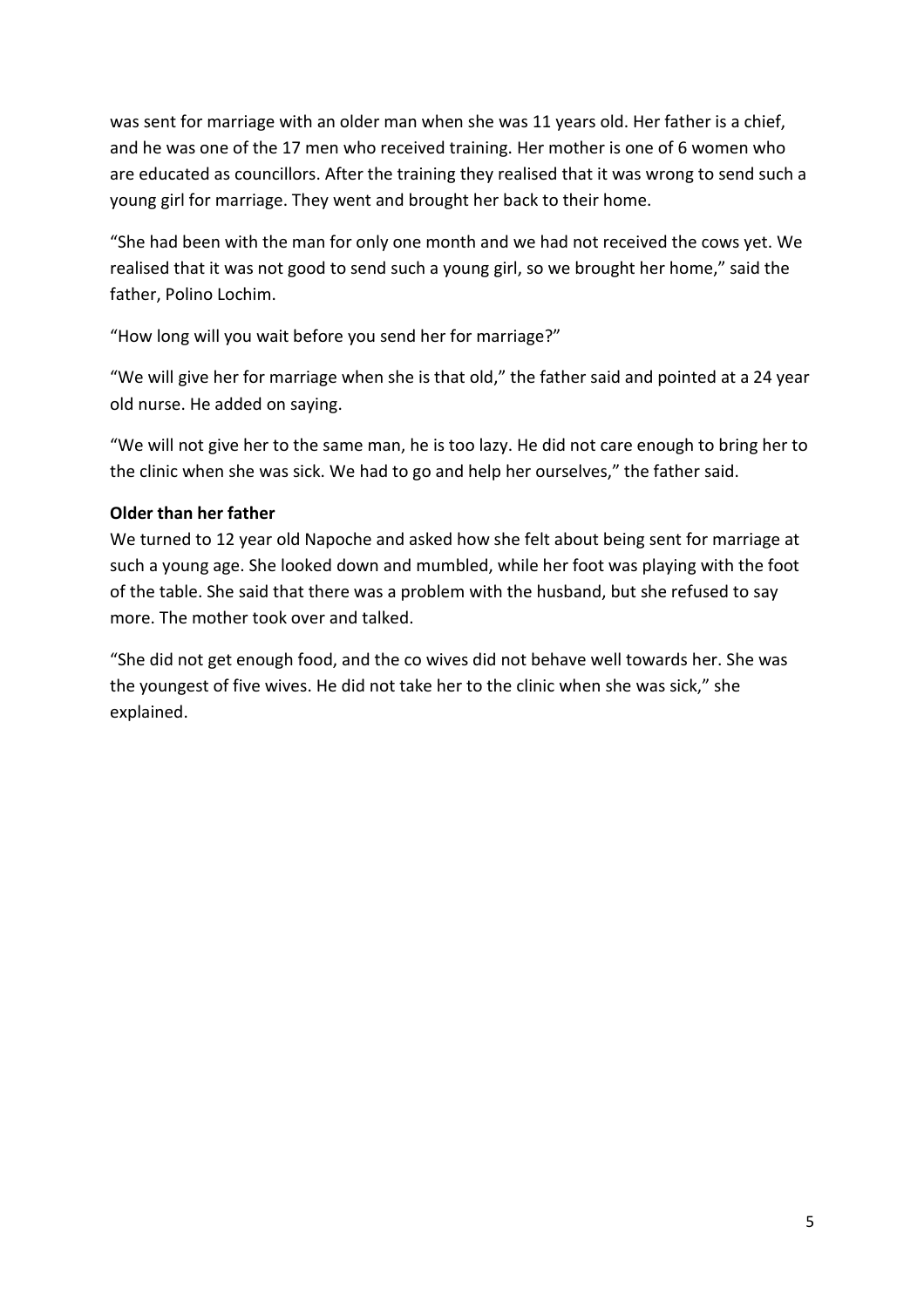

*Polino Lochim, the father of the 12 year old girl, promises that the girls will remain in their home for many years before she is sent for marriage. However, to let her choose her future husband is unheard of in the Toposa culture. Nurse assistant Gale Rose Milla notes down the story being told in the "Listening house".* 

"Was this man very old?"

"He was older than me," said the father. He looks like he is in his late 50's.

"Will you let Napoche choose who she wants to marry the next time?"

"No, I cannot approve of that. I must know his background. I am the one to choose, not the girl," the father said.

### **Well received**

Health Coordinator Okello Dennis said that this story is very unique. Of the 51 cases of forced marriages they have counselled, very few girls have been released from the marriage.

"Most of them remain in the forced marriage, also after the counselling, he said.

In most cases, reduction of violence is the best one can hope for, but Okello still see a change of attitude. The program where six women are counselling people in 18 villages, have been well received.

"I am glad that the community has accepted the program and is willing to change. Women have been suppressed for very long now, and if we can start to see some level of gender equality, it would be good," he said and added.